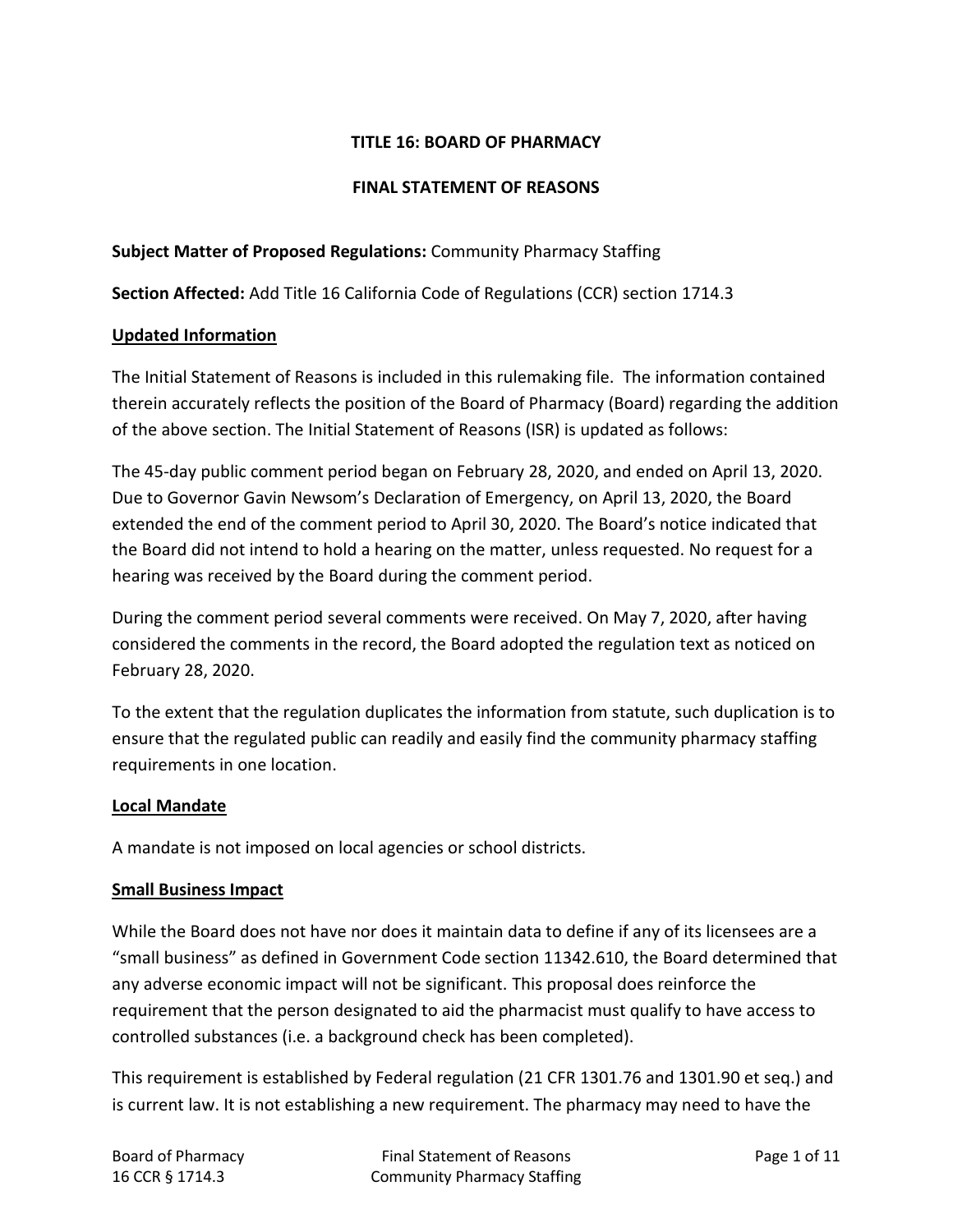person designated to aid the pharmacist complete a fingerprint background check, if one was not completed as part of the hiring process to work in the retail store.

The current processing fees associated with Live Scan fingerprinting are \$32.00 for DOJ and \$17.00 for FBI, with some Live Scan agencies charging additional fees for "rolling" fingerprints and/or administrative processing. The Board believes these costs to be minor. Additionally, the proposal establishes the requirement for policies and procedures that address specific criteria. Pharmacies are already required to have policies and procedures in place with respect to other areas of pharmacy practice. The additional policies and procedures can be incorporated into the pharmacies existing policies and procedures. These requirements will not have a significant statewide adverse economic impact on business, including the ability of California businesses to compete with businesses in other states.

## **Consideration of Alternatives**

No reasonable alternative considered by the agency would be more effective in carrying out the purpose for which the regulation is proposed, would be as effective and less burdensome to affected private persons than the adopted regulation, or would be more cost effective to affected private persons and equally effective in implementing the statutory policy or other provision of law. The Board considered the following alternatives:

- 1. The Board considered not establishing the specific time requirement of 5 minutes and indicate a reasonable time. The Board rejected this as the term "reasonable" is vague and will vary from person to person.
- 2. The Board considered not requiring the documentation of the request time and the response time for each occurrence and only require documentation of exceptions to the 5-minute response time. The Board rejected this alternative as the pharmacist may not recall the time of the request if the initial request was not documented when it was made.
- 3. The Board considered requiring minimal pharmacy training and not the more in-depth training required by CCR 1793.3. The Board rejected this alternative as the designated person should be able to assist with specific pharmacy operations while the pharmacist is handling a patient center care issue. If the designated person is not assisting with pharmacy operations (i.e. typing labels), that work will still need to be completed by the pharmacist and no help will have been provided to the pharmacist.
- 4. The Board considered increasing the required response time to an average of 10 minutes. The Board rejected this alternative as the Board determined that a response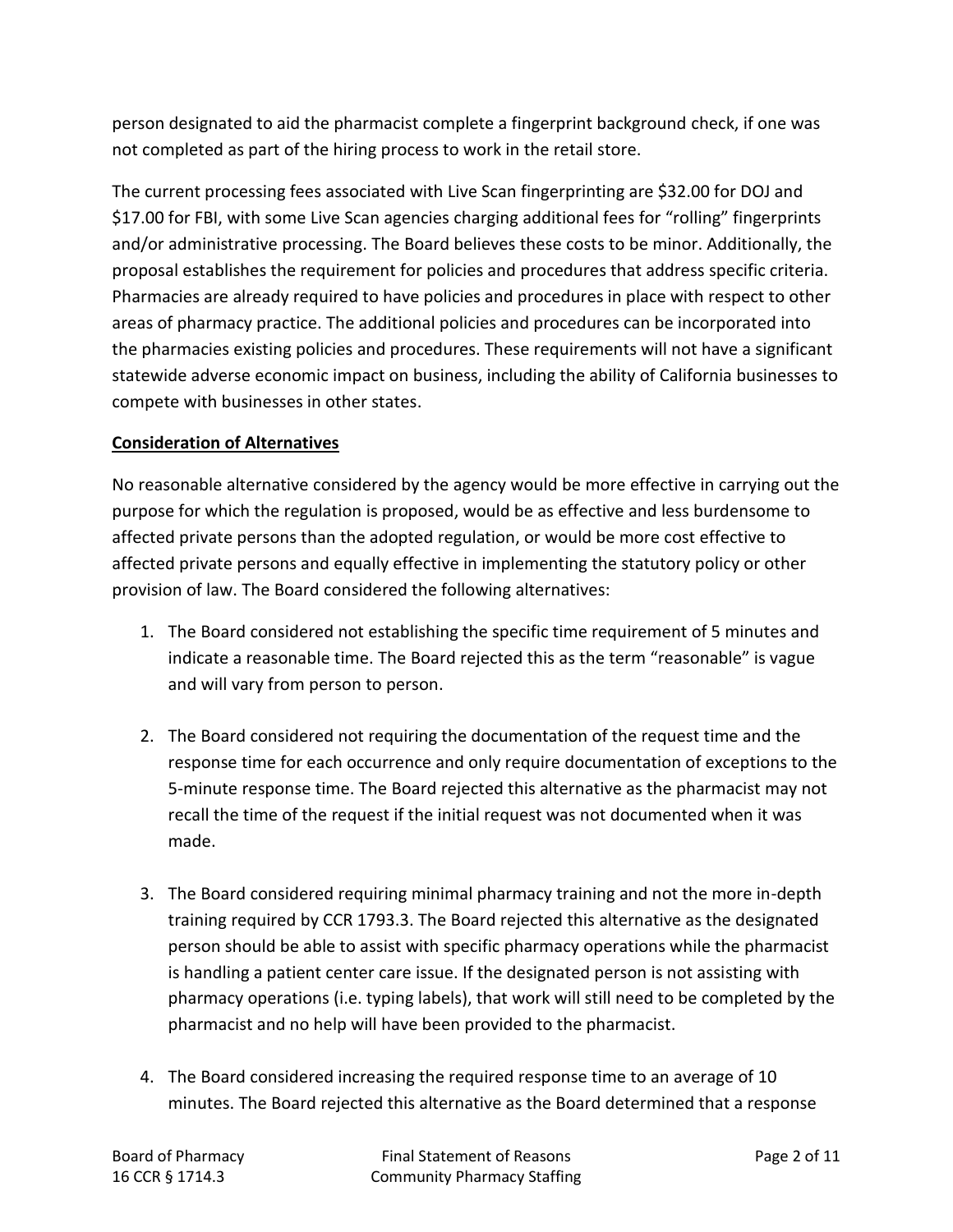time of 5 minutes was reasonable for designated staff to reach a safe stopping point on their current work assignment and report to the pharmacy to assist. A longer response time could impact patient safety and the clinical care being provided by the pharmacist.

The costs of each alternative is estimated to be consistent with the proposed regulations.

#### **Objections or Recommendations/Responses to Comments**

45-Day Public Comment Period

During the public comment period from February 28, 2020 to April 30, 2020 the Board received several comments. The comments were provided in the meeting materials for the May 7, 2020 Board meeting, and were reviewed and considered by the Board.

## Written Comments from Loriann DeMartini, California Society of Health-System Pharmacists

**Comment 1**: Commenter recommends that subdivision (a) be amended to change "pharmacy employee" to "qualified person as defined by section 1793.3." Commenter indicates that they believe the term "pharmacy employee" implies that the person is employed by the pharmacy; however, they indicate that the individual could be working via a contracted service. Additionally, they recommend the use of the term "qualified" to enhance clarity as to the work expectations of the individual working with the pharmacist. Finally, they recommend that language with respect to the pharmacy having another person available to assist the pharmacist who is an employee of the establishment within which the pharmacy is located be stricken.

**Response to Comment 1**: The Board rejected this comment. While Board agrees that the pharmacy employee could be working through a contracted service, they would still be considered an employee of the pharmacy. The Board does not agree with the interpretation that the term "pharmacy employee" implies that the individual is "employed" by the pharmacy. A contracted worker is still an employee working in the pharmacy. Additionally, the Board does not agree that the term "qualified" provides clarity in this subdivision. The requirements of the designated person assigned to assist the pharmacist are identified in subdivisions (a)(2) and (a)(3). The Board also notes that the language the commenter has recommended not be used is the language of the of statute [Business and Professions Code (B&P) section 4113.5(a)].

**Comment 2**: Commenter recommends that the regulation require that a pharmacist have a qualified person working with them at all times when the pharmacy is open.

**Response to Comment 2**: The Board rejected this comment. This recommendation goes beyond the requirements of the statute. The statute requires that someone be available to assist the pharmacist at all times but does not require that the person work in the pharmacy at all times [(B&P) section 4113.5(a)].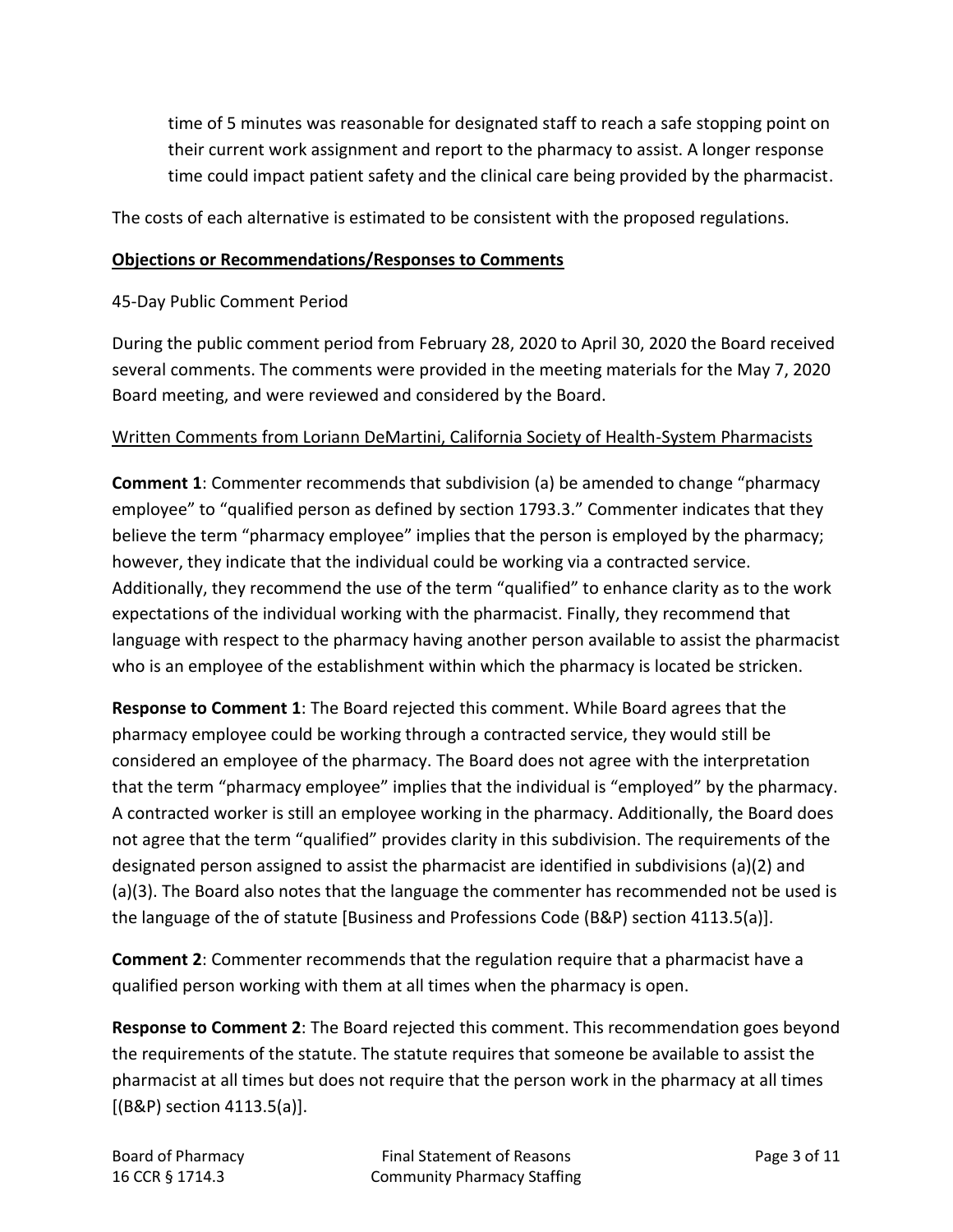**Comment 3**: Commenter recommends that the term "designate" be changed to "schedule" in subdivision (a)(1). Additionally, they recommend that language be added to ensure that an oncall person is available if the originally scheduled person is unable to work their scheduled shift. Commenter indicated that requiring a person to be "scheduled" to assist will ensure that a qualified person is always available to assist the pharmacist. They recommended that the language read as follows: "Schedule the name(s) of one or more persons who will assist the pharmacist including on-call persons to be available if an originally scheduled person is unable to work the scheduled shift."

**Response to Comment 3**: The Board rejected this comment. The pharmacy is only required to make a person available to assist, not always have someone scheduled. The pharmacy can have multiple individuals designated to assist. The pharmacy is required to develop policies and procedures (P&P) regarding how a pharmacist identifies the person designated to assist. The pharmacy can include an on-call process within their P&P should it meet their business needs. The Board determined that having multiple designated people instead of a specific scheduled person will increase the likelihood of compliance. For example, if there are three designated persons, any of the three can report to assist based on availability.

**Comment 4**: Commenter recommends that the term "document" be added to section 1714.3(a)(3) to ensure that it is possible to determine who is deemed qualified to access the pharmacy.

**Response to Comment 4**: The Board rejected this comment. The Board determined that if a person is "designated" as being available to assist the pharmacist, that means they meet the requirements of this section, which includes a background check and that they meet the minimum training requirements. The pharmacy should not designate a person that has not successfully completed the background check or fails to meet the minimum training requirements. Additionally, the pharmacy can have a documentation process outlined in their P&P if it meets their business need.

**Comment 5:** Commenter recommends removing the reference to the statute within subdivision (c), as the commenter recommends that the regulation require someone to work with the pharmacist at all times when the pharmacy is open.

**Response to Comment 5**: The Board rejected this comment. The statute requires that someone be available to assist the pharmacist at all times but does not require that the person work in the pharmacy at all times [(B&P) section 4113.5(a)].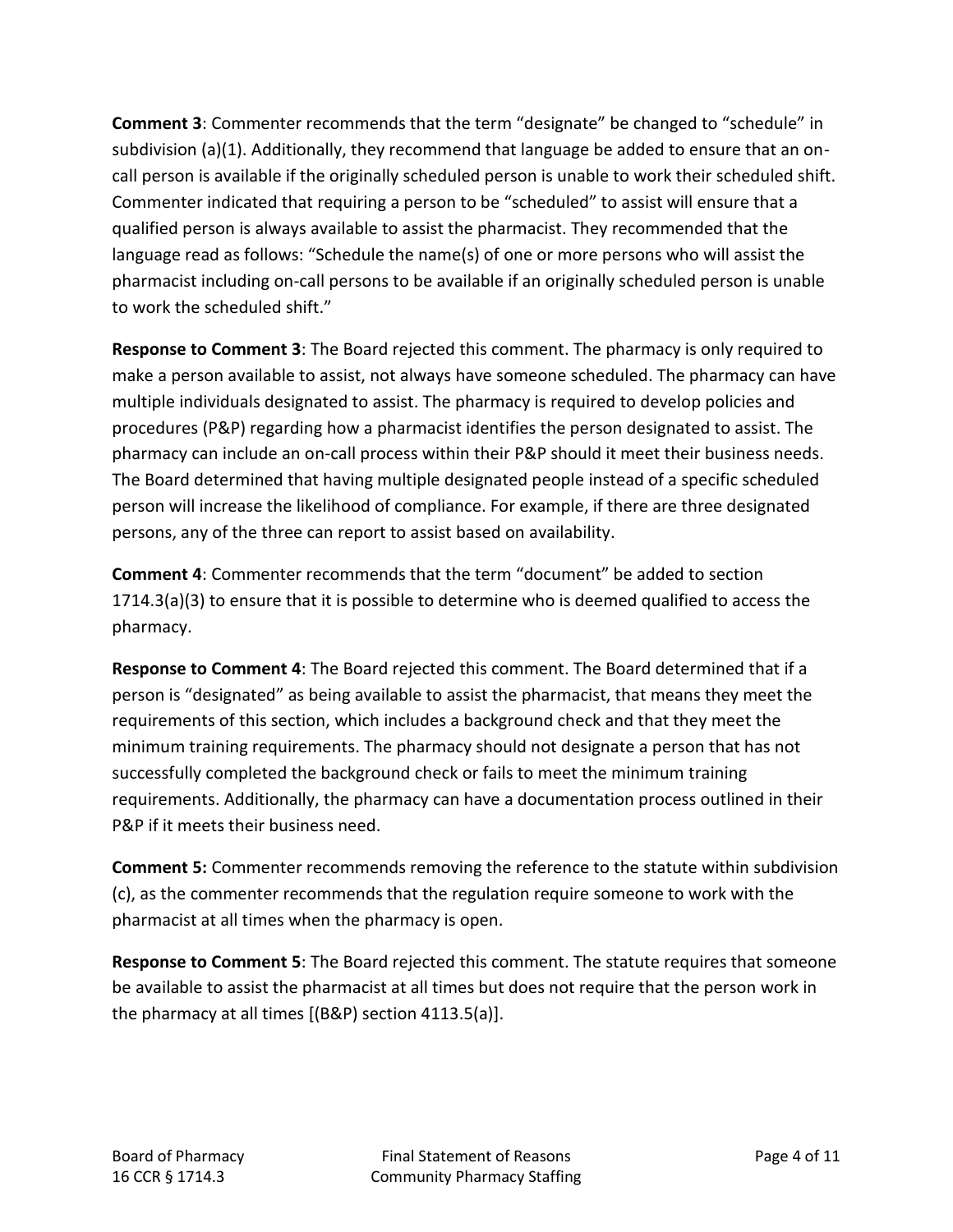**Comment 6**: Commenter recommends that the P&P be maintained for four years.

**Response to Comment 6**: The Board rejected this comment. The Board determined that the P&Ps are a fluid document and must always be maintained. This regulation requires that impacted pharmacy employees and designated persons read and sign a copy of the P&P and this document be maintained in a readily retrievable format. Should the P&P required by 1714.3(b) be revised, the impacted pharmacy employees and designated persons would need to sign the revised document to document that they are aware of the revisions.

**Comment 7**: Commenter submitted a recommended modified text for Board consideration (see attachment B of the comment).

**Response to Comment 7:** The Board rejected the modified text presented by the commenter be rejected for the reasons identified above in response to comments 1 through 6.

# Written Comments from Amber Baur, United Food and Commercial Workers Union

**Comment 1**: Commenter expressed support for the proposed regulation.

**Response to Comment 1:** The Board acknowledged the commenter's support of the regulation.

# Written Comments from Rob Geddes, Albertsons Companies

**Comment 1**: Commenter recommends that subdivision (a)(1) be amended to add "or positions" following "Designate the name." Commenter indicates that staff rotate between stores and it could be a logistical challenge to maintain an accurate list. Additionally, commenter indicates that designating positions within the store would allow for persons within those positions to be trained and available to assist.

**Response to Comment 1:** The Board rejected this comment. As the staff need to have minimum competencies and a background check completed, the Board does not believe it is appropriate to only designate job positions. Additionally, by designating only job positions, the pharmacist will not know who to contact for assistance or whether the person that arrives to assist is authorized to be in the pharmacy. If the Board permitted a list designated positions, a new staff person with only a week on the job in one of those designated positions may not have the minimum qualifications to work the pharmacy. Furthermore, the Board notes that the designated names can be updated as needed as staff transfer to the store or as frequently as needed based on the P&P identified by the specific store. The Board believes that if the pharmacy trains people within specific positions to assist, having of list of those names should be manageable.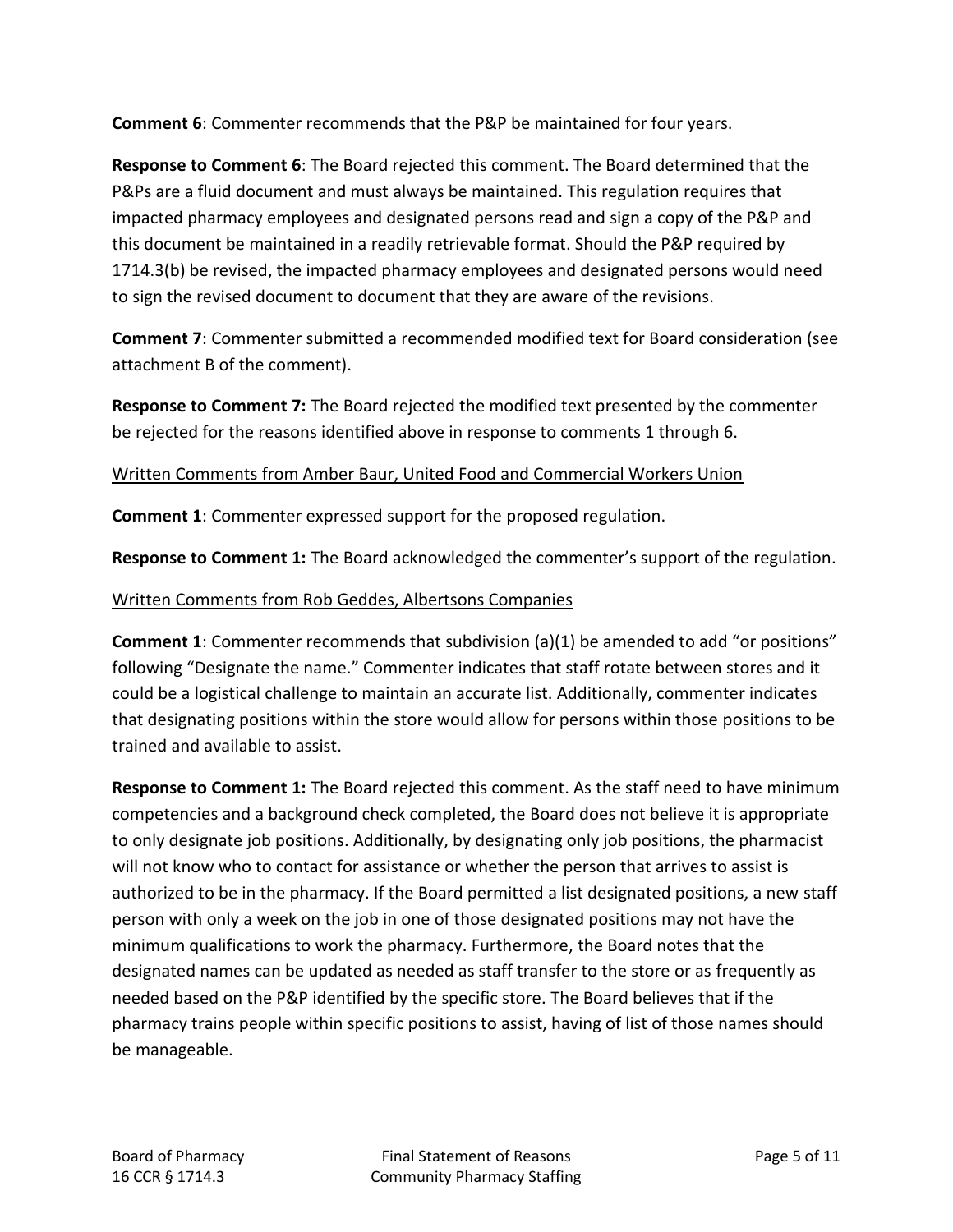**Comment 2**: Commenter recommends that subdivision (a)(2) be amended to remove the requirement for the designated person to be able to perform, at minimum, the duties of nonlicensed pharmacy personnel as it can take time to become proficient in pharmacy tasks, and in most cases, the designated person will be helping infrequently. Additionally, the pharmacist may not feel comfortable with the designated person assisting with some duties. They recommend that the language be changed to "duties delegated by the supervising pharmacist."

**Response to Comment 2**: The Board rejected this comment. The Board determined that the language requires that the person be able to perform the duties "at minimum" of non-licensed pharmacy personnel. The designated person needs to be able to assist the pharmacist with the duties of the pharmacy. If the designated person is not able to perform the duties, they are not aiding the pharmacist as the pharmacist would still need to perform those tasks. Further the language does not mandate that the designated person perform those duties. If the pharmacist does not feel comfortable with the designated person performing specific tasks, the pharmacist can use their professional judgement on whether the designated person performs those tasks with respect to the duties non-licensed pharmacy personnel would perform.

**Comment 3**: Commenter recommends that subdivision (a)(4) be amended from 5 minutes to an average of 10 minutes to allow the assigned person enough time to complete their current task, secure their cash box, and go to the pharmacy to assist. Commenter indicated that they believe that in most case the designated person will be able to immediately assist; however, commenter would like flexibility in the event of unforeseen circumstances they may prevent the arrival of the designated person in under 5 minutes.

**Response to Comment 3**: The Board rejected this comment. The Board determined that the statute requires that the designated person be available to assist at all times, which the Board has interpreted to mean "always physically able to respond." The Board notes that if the pharmacist is calling for assistance, there is a need for help. Requiring the pharmacist and possibly patients to wait for "an average of 10 minutes" for a designated staff person to arrive to help could impact patient safety and the clinical care being provided by the pharmacist. Further, B&P 4113.5(d)(1) takes into considered unanticipated circumstances that may make the designated person unavailable provided that the pharmacy has taken reasonable action to make another person available to assist the pharmacist. The Board determined that 5 minutes is a reasonable amount of time for the designated person to reach a stopping point on their current task and arrive at the pharmacy to assist the pharmacist.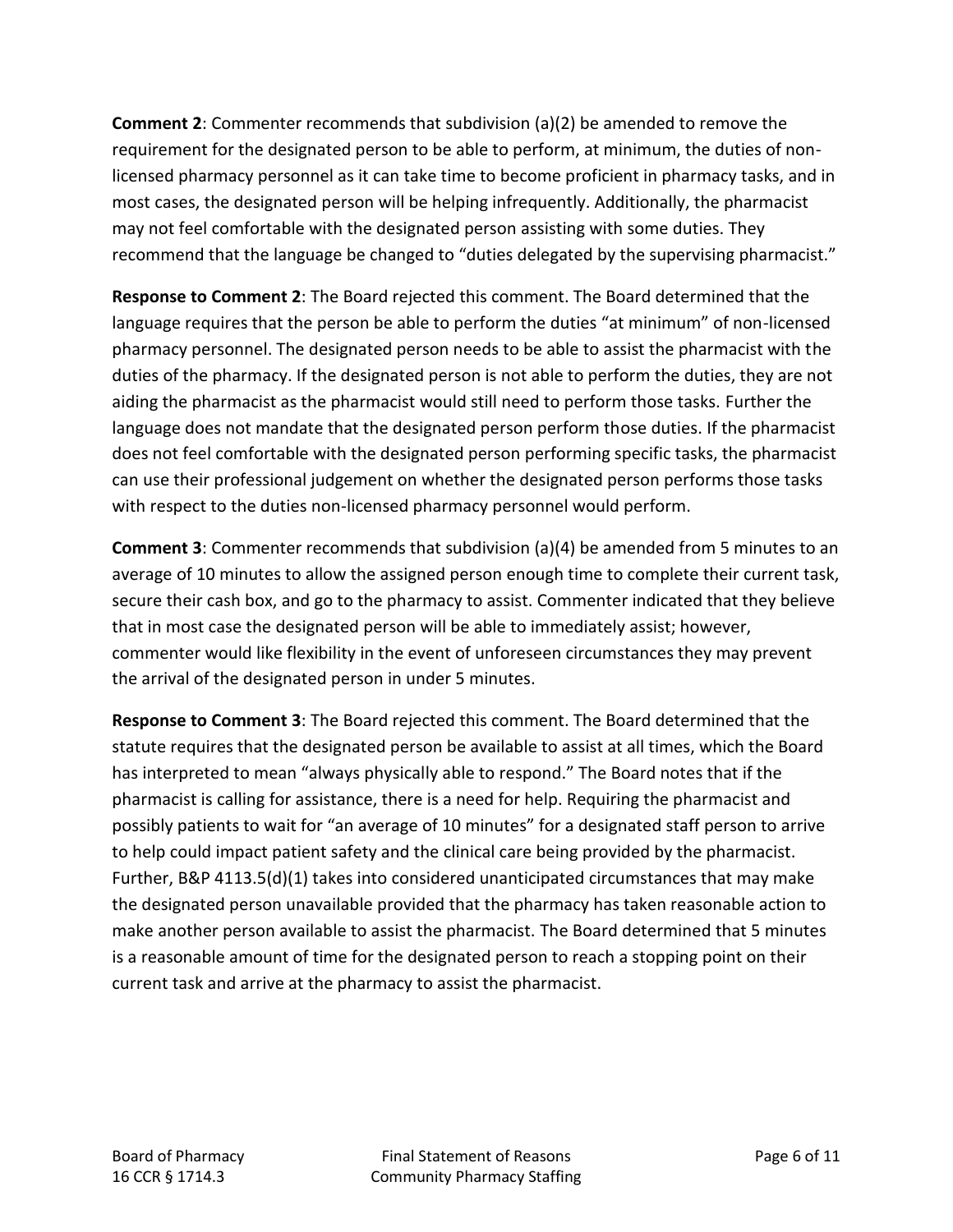# Written Comments from Rachel Michelin, California Retailers Association, and Steven Anderson, National Association of Chain Drug Stores

**Comment 1**: Commenters recommend that subdivision (a)(1) be amended to remove "one or more persons" and add "or staff positions that" following the designated name. Commenters indicate that staffing frequently fluctuates daily or by the hour, so it is necessary to allow for flexibility in naming the coverage. Commenters further explain that many pharmacies will designate certain qualified staff such as an assistant manager or shift supervisor and train them to provide coverage.

**Response to Comment 1:** The Board rejected this comment. The Board determined that it is appropriate to only designate job positions. A new staff person with only a week on the job in one of those designated positions may not have the minimum qualifications to work in the pharmacy. Furthermore, the Board notes that the designated names can be updated as staff transfer to the store or as frequently as needed based on the P&P identified by the specific store. The Board believes that if the pharmacy trains people within specific positions to assist, having of list of those names should be manageable.

**Comment 2**: Commenters recommended that subdivision (a)(2) be amended to add "if asked by the pharmacist" to the end of the subdivision. Commenters indicate that the designated person's main responsibility is to assist the pharmacist when they need support for a great volume of patients, or they need a short break. Further, commenters indicate that the designated person may not be qualified to input data and information into the pharmacy computer.

**Response to Comment 2**: The Board rejected this comment. The Board determined that the language does not mandate that the designated person perform specific tasks, only that they are able to do so. The pharmacist can use their professional judgment on whether the designated person performs specific duties with respect to the duties non-licensed pharmacy personnel would complete. The Board disagrees that the designated person's main responsibility is only to help when the pharmacist needs support for a great volume of patients, or they need a short break. The regulation and statute require that the designated person be available to assist at all times, not just when the pharmacist needs a break or has a "great volume of patients." A pharmacist could need assistance if they a spending an extended time with one patient providing clinical care. Further, if an individual is not qualified to input data and information into the pharmacy computer, they should not be designated as a person to provide assistance to the pharmacist.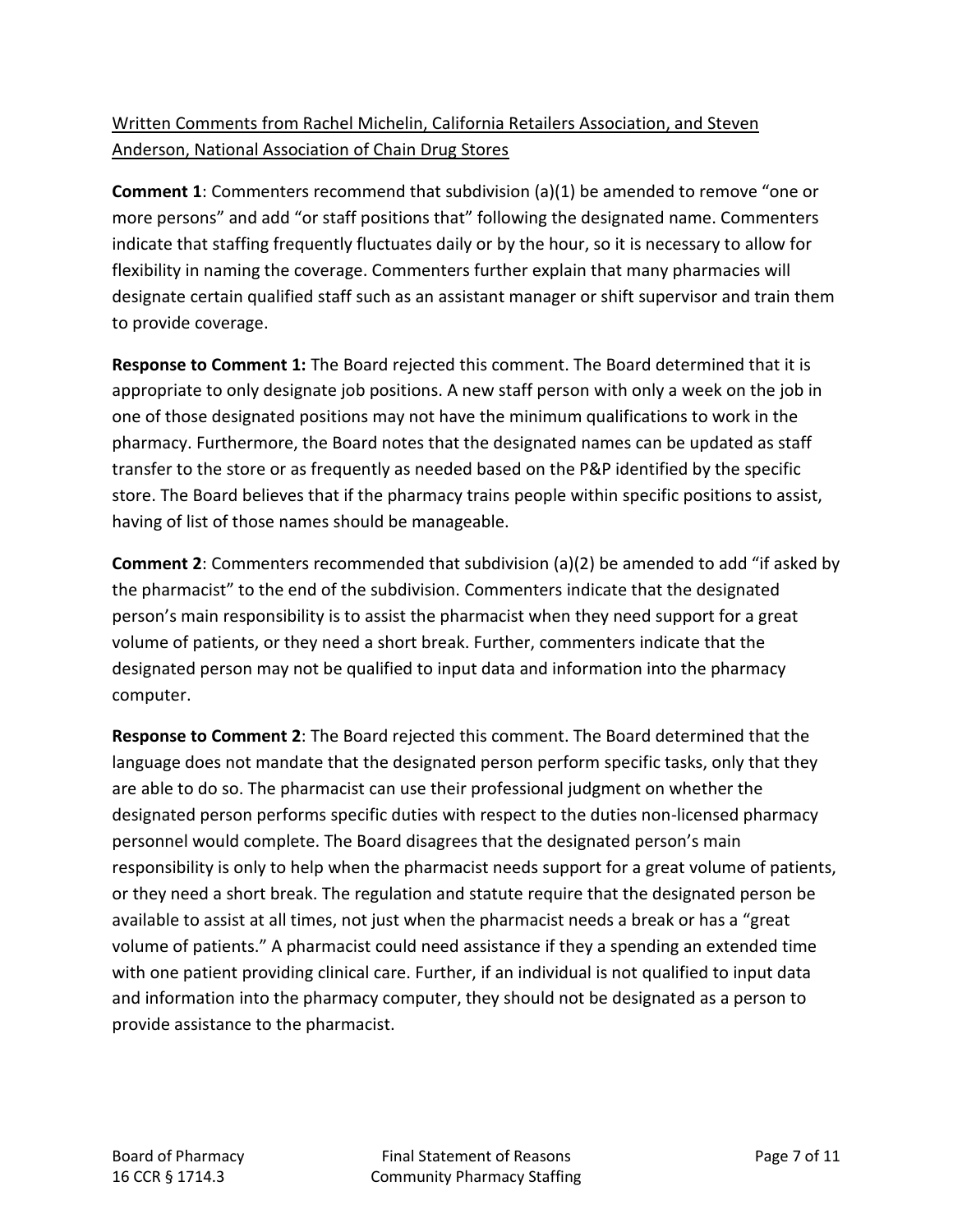**Comment 3**: Commenters expressed concern that the 5-minute response time is too restrictive for pharmacies to comply with under all circumstances. Commenters recommended that subdivision (a)(4) be amended from 5 minutes to an average of 10 minutes to allow the assigned person enough time to safely complete their current task.

**Response to Comment 3**: The Board rejected this comment. The Board notes that the statute requires that the designated person be available to assist at all times, which the Board has interpreted to mean "always physically able to respond." Additionally, if the pharmacist is calling for assistance, there is a need for help. Requiring the pharmacist and possibly patients to wait for "an average of 10 minutes" for a designated staff person to arrive to help could impact patient safety and the clinical care being provided by the pharmacist. The Board notes that B&P 4113.5(d)(1), takes into consideration unanticipated circumstances that may make the designated person unavailable provided that the pharmacy has taken reasonable action to make another person available to assist the pharmacist. Finally, the Board determined that 5 minutes is a reasonable amount of time for the designated person to reach a stopping point on their current task and arrive at the pharmacy to assist the pharmacist.

## Written Comments from Lorri Walmsley, Walgreen Co.,

**Comment 1**: Commenter recommends that subdivision (a)(1) be amended to remove "persons" and add "positions" following designated name to allow companies to identify specific position codes to minimize the record-keeping burden.

**Response to Comment 1:** The Board rejected this comment. As the staff need to have minimum competencies and background checks completed, the Board determined that it is not appropriate to only include job positions codes. Additionally, the pharmacist will not know who to contact for assistance based on the job position code.

**Comment 2**: Commenter recommends that subdivision (a)(2) be amended to add "and requested by the pharmacist" to the end of the subdivision. Commenter indicates that the pharmacist should have the ability to determine what duties the designated person performs as it would be difficult for an employee to maintain competency on all duties performed by nonlicensed pharmacy personnel.

**Response to Comment 2**: The Board rejected this comment. The Board determined that the language does not mandate the designated person perform specific tasks, only that they are able to do so. The pharmacist can use their professional judgement on whether the designated person performs specific duties with respect to the duties non-licensed pharmacy personnel would complete.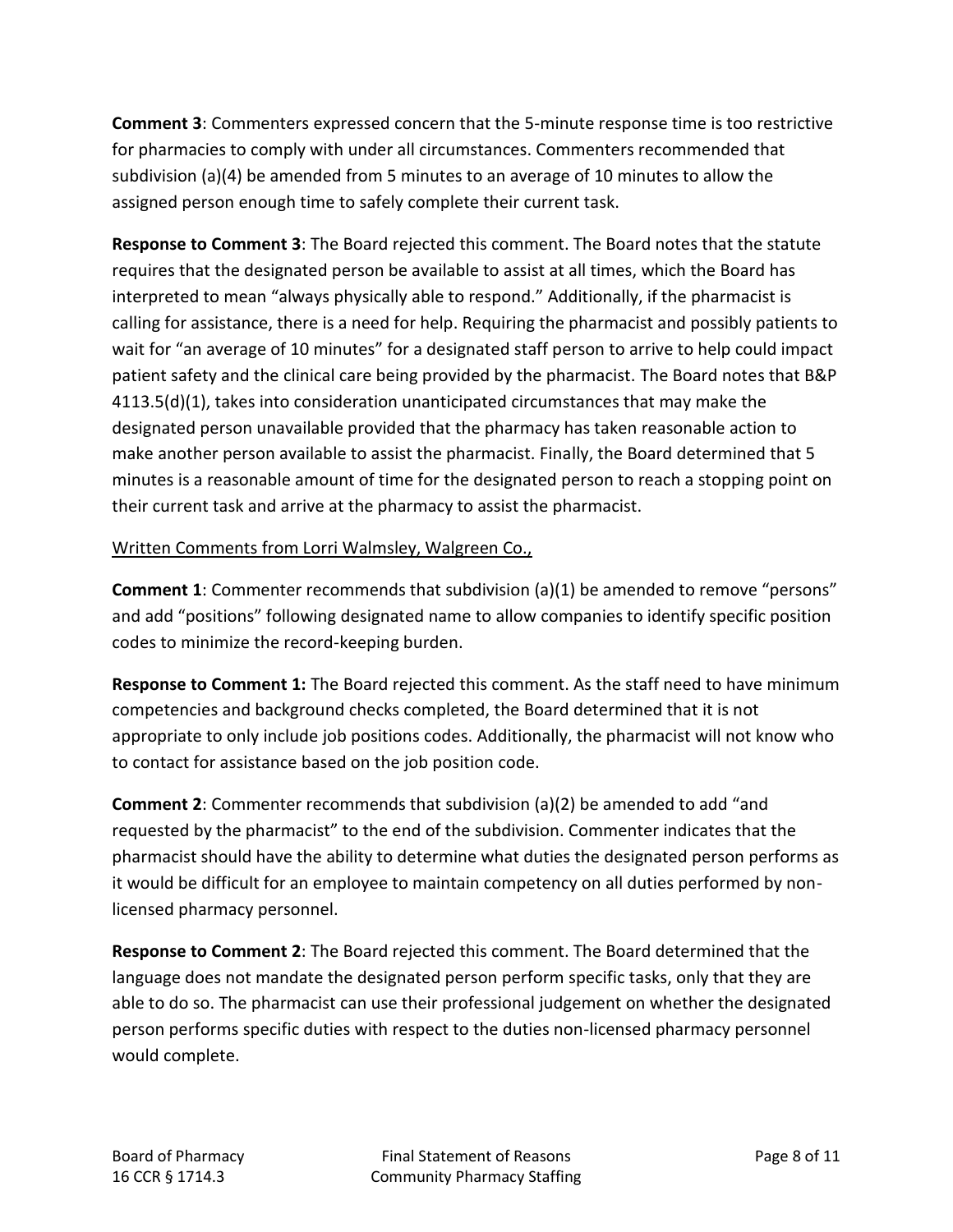**Comment 3**: Commenter expressed concern about the 5-minute response time as the designated person may not be available to assist for up to 30 minutes because of meal periods and it is unreasonable to have a second employee available. Commenter recommends that subdivision (a)(4) be amended to require acknowledgement of the request for help within 5 minutes and a response time of within 30 minutes, unless the designated person is unavailable due meal periods or an unexpected absence.

**Response to Comment 3**: The Board rejected this comment. The Board determined that the statute requires that the designated person be available to assist at all times, which the Board has interpreted to mean "always physically able to respond." Further, if the pharmacist is calling for assistance, there is a need for help. Requiring the pharmacist and possibly patients to wait for "for up to 30 minutes" for a designated staff person to arrive to help could impact patient safety and the clinical care being provided by the pharmacist. The Board also determined that the statute takes into consideration unanticipated circumstances of the designated person not being available as long as the pharmacy has taken steps to make another employee available [B&P 4113.5(d)(1)].

**Comment 4**: Commenter expressed concern that the P&P include the process for the pharmacist to request assistance and to document the response time. The commenter states that the requirement is highly impractical, creates a tremendously unnecessary administrative burden, and provides no patient benefit. They indicate that documenting the response times would be largely subjective and challenging to monitor.

**Response to Comment 4**: The Board rejected this comment. Pharmacies are already required to maintain P&P for each location. The Board determined that updating the P&P will not create an administrative burden as the update could be a simple one time edit to existing P&P, unless the pharmacy routinely changes their P&P. Additionally, it is important for the pharmacy, pharmacist, and all impacted staff to understand the request for assistance process to ensure that the appropriate staff are aware of the process and expectations. Further, documenting when the request for assistance was made and when the designated person arrived will help the pharmacy, the pharmacist, and the Board ensure that the pharmacy is operating in compliance with pharmacy law. Upon review of the response times, the pharmacy can take corrective measures if necessary to address any issues without Board intervention, which will benefit patients.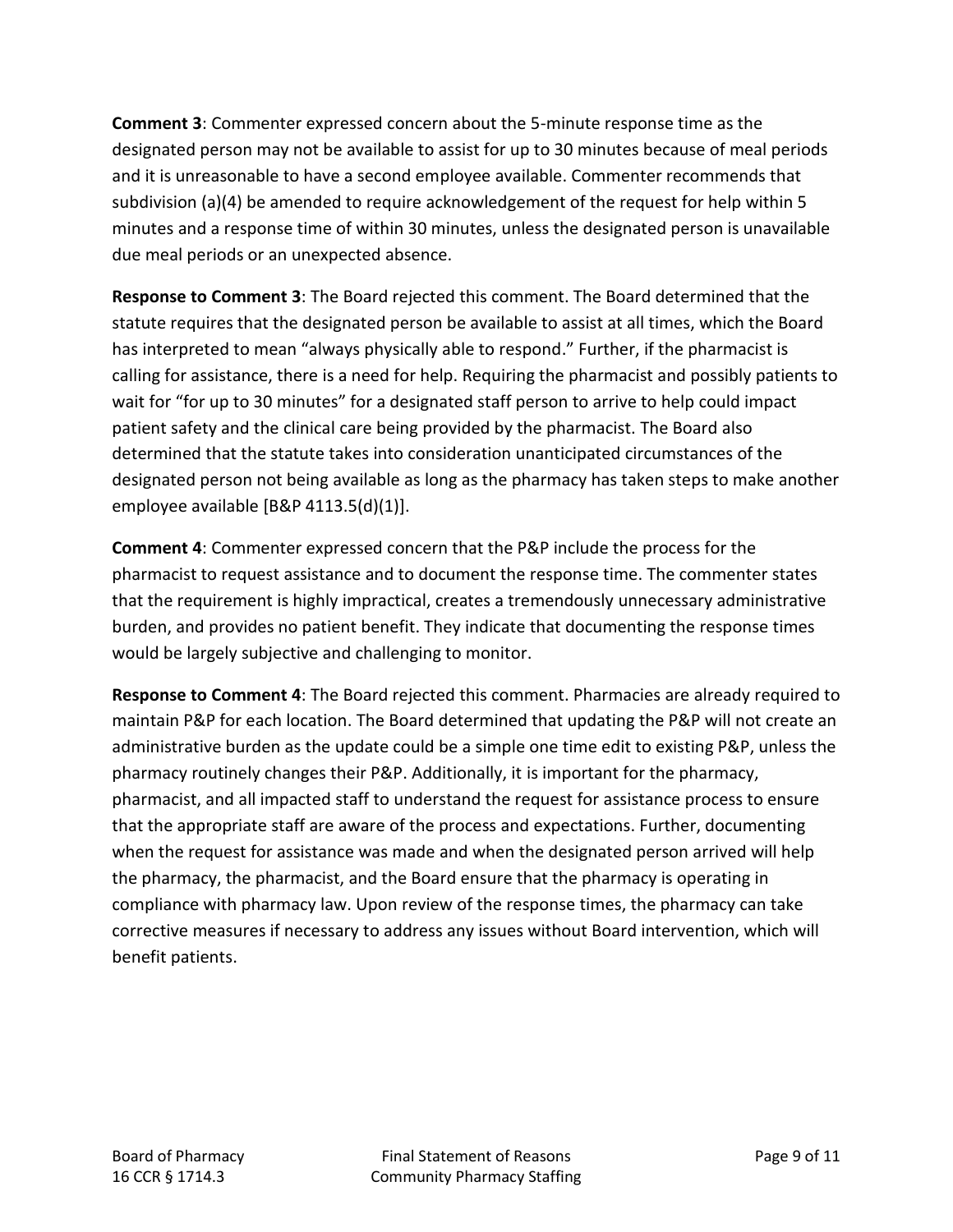# Written Comments from Senator Scott Wiener, California State Senate

**Comment 1**: Commenter expressed support for the proposed regulation, particularly the requirement of assistance within 5 minutes. Commenter expressed support that the Board's regulations are faithful interpretation of both the letter and spirit of the statute.

**Response to Comment 1:** The Board acknowledges the commenter's support of the regulation.

## Written Comments from Mark Johnston, CVS Heath

**Comment 1**: Commenter recommends that subdivision (a)(1) be removed from the regulation. Commenter states that the name of the person is not relevant and that the job title can be identified in the policies and procedures as this would allow flexibility in scheduling.

**Response to Comment 1:** The Board rejected this comment. As the staff need to have minimum competencies and background checks completed, Board determined that it is not appropriate to only include job titles in the policies and procedures. Additionally, the pharmacist will not know who to contact for assistance or whether the person is authorized and trained to be in the pharmacy. Furthermore, the designated names can be updated daily or as frequently as needed based on the P&P identified by the specific store.

**Comment 2**: Commenter opposes the requirement for the designated staff person to have the minimum training as required by CCR section 1793.3 within subdivision (a)(2). Commenter indicated that the designated person will likely not perform the duties enough to continue to safely perform them. Further, they indicated that subdivision (b)(1) provides the appropriate training requirements.

**Response to Comment 2**: The Board rejected this comment. The Board determined that the language does not mandate that the designated person perform specific tasks, only that they are able to do so. The designated person is to assist the pharmacist with the duties of the pharmacy. If the designated person is not able to perform the duties, they are not aiding the pharmacist as the pharmacist will still need to complete the work. However, the pharmacist can use their professional judgment on the tasks the designated person performs with respect to the duties non-licensed pharmacy personnel would complete.

**Comment 3**: Commenter recommends that "which shall be consistent with subdivision (a)" be removed from subdivision  $(b)(1)$  to be consistent with removing the minimum training requirement of 1793.3 (referenced in comment 2).

**Response to Comment 3**: The Board rejected this comment. See response to above comment 2.